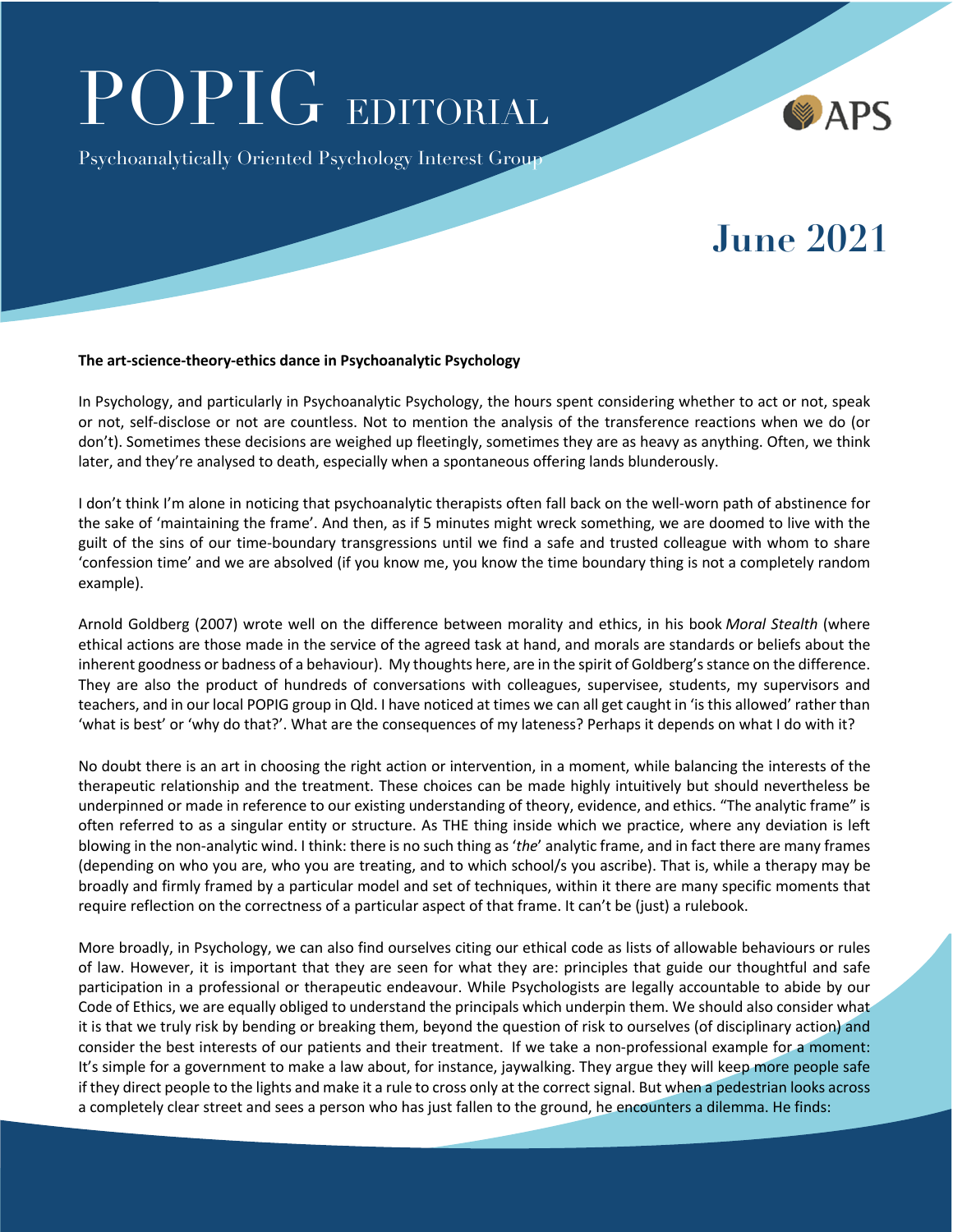he will break a law by rushing against the lights to help the person on the ground. But he is not wrong. He is (apart from the risk of being disciplined) perfectly safe. And he is doing no harm to others. Not to be perverse, but I wonder if we should consider the potential harms in taking an unquestioning approach to the 'rules' themselves. For instance, we might see the loss of awareness and problem-solving skills, and the loss of connection with feeling, kinaesthetic awareness and intuition, if we agree to follow a set of arrows marked out by someone else, and to wait for a green man to tell us when to walk.

There are countless scenarios in the practice of Psychology when one particular action or another is not inherently 'right' or 'wrong'. There are even some, like the jaywalker, where breaking one 'rule' may be necessary in order to uphold another more urgent or important aim of our work. To my time boundaries example: yes, there are generally applicable, practical, and therapy-enhancing reasons to keep a predictable and reliable timeframe for sessions. However, the same few minutes can have entirely different consequences for two different patients (or even the same patient in particular moments). And to say that in EVERY instance one must finish on the dot of 50 minutes, would be as incorrect as saying we shouldn't worry about time at all. I sincerely do strive to keep to time, but I (the Elizabeth I know today) can't promise I will. I can only promise to analyse any departures: not only my patient's reactions to them, but perhaps also my own masochistic protest against the controlling other who demands I run to an externally determined schedule? And the sublimation of my guilt into essays justifying my deviant behaviours?

POPIG Qld discussions often bravely lean with great interest towards these ambiguities in "the frame" and ethical lines. In Psychoanalytic *Psychology*, framework and ethical questions can be further complicated by our (rightful) commitment to providing evidence-based treatments. I think this can cause an unnecessary exacerbation of our sense of deviance. Especially for those of us who have been brought up in a professional atmosphere of animosity towards many of the fundamental aspects of psychoanalytic theory and practice. While the word is getting out there that good evidence exists for the effectiveness of psychoanalytic therapies, we still hear (more or less overt and sometimes hostile) messages that the other more focussed treatments are better. And at the extreme, that we are being unethical in not choosing them. We still hear various arguments for why psychoanalytic theories are wrong, most of which have little if anything to do with what we are doing, or the evidence for its usefulness. But<sup>1</sup> I wonder if this atmosphere is at least part of the reason some of us continually return to conversations about what is 'allowed.' Perhaps we are still in a process of deprogramming our undergraduate brain washing against Freud?

For Psychology, it would seem, "the evidence" is God. But apart from the profession's slow uptake of the growing abundance of evidence for analytic therapies, the question of what makes our practice 'evidence-based' is more complicated than even the analytically-friendly folk in our group might be aware (for the well-initiated, indulge me while I preach to the converted). Evidence-based practice in psychology (EBPP) is nowhere near as neat as the tables listing 'empirically supported treatments' would have us believe (for a very spirited discussion on this, Shedler, 2018). EBPP is defined as: "the integration of best available research with clinical expertise in the context of patient characteristics, culture, and preferences" (Levant, 2005).

According to the APA taskforce definition, which is endorsed by our APS, best available evidence includes: "scientific results related to intervention strategies, assessment, clinical problems, and patient populations in laboratory and field settings *as well as to clinically relevant results of basic research in psychology and related fields* [italics added]" The taskforce also specifically state that evidence for effectiveness of an intervention should take into account research findings from varying sources and methodologies (including, practice-based research, qualitative studies, and systematic single-case study design). Here, a skilled clinician judiciously enlisting their knowledge of research in childhood development, information processing, or learning theory, to inform their interpretation and intervention within a psychodynamic treatment *is* an example of evidence-based practice. Since RCTs are not adequate to answer certain questions, including comparison of treatments, how therapy works, or of which components are working: to judge something as appropriate by looking *only* at how many RCTs a particular intervention has been subjected to is not only limited, but also un-scientific and is *not* evidence-based practice.

<sup>1</sup> Notwithstanding the existing intrapsychic minefield in the characters of some who are drawn to psychology and then settle on the fringes in psychoanalytic psychology.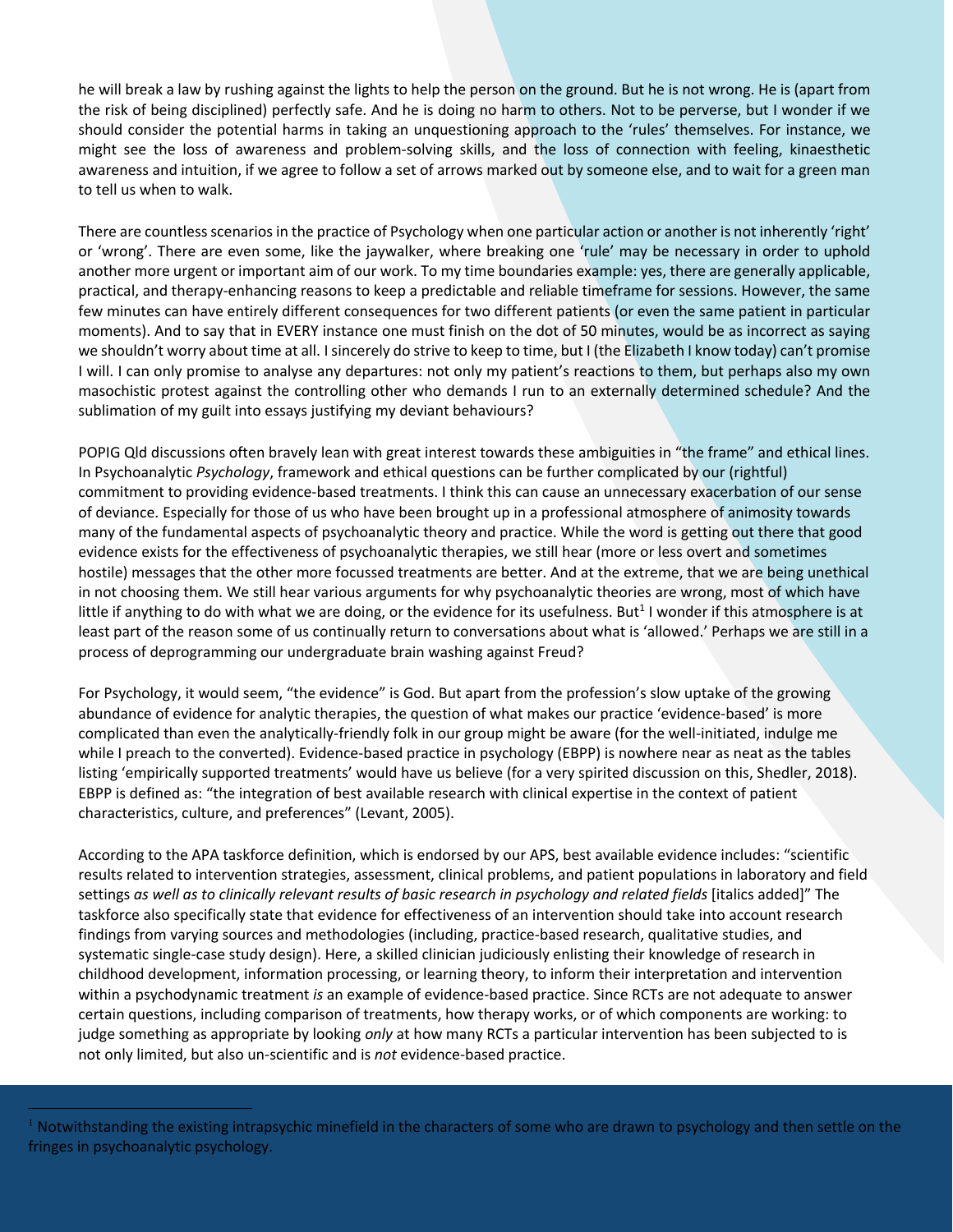EBPP also involves the integration of patient characteristics, culture and preferences. "The evidence" should inform my decisions, but there is likely no RCT or any other study that will tell me what is best for the person in front of me. People are complicated. Science is complicated. All research has limitations. We must remember that "the science says" is possibly the LEAST scientific thing a person could say. Especially if they are not critically evaluating research, considering the research context, and the appropriateness of application to research to the population or person of interest. Psychologists are well qualified to contribute to scientific discussions, especially about humans. And POPIG has a unique niche in the Australian psychological landscape as a place where we bridge the worlds of Psychoanalysis (which honours subjectivity) and of Psychology (which dare I say: defensively espouses the virtues of objectivity *over*  subjectivity). These two worlds are not always on friendly terms. But we are Psychologists, and therefore scientists and we must bear the tension and look at how we can systematically approach complex issues of being human.

POPIG's media subcommittee believe we have a unique voice that can offer a great deal to the field of Psychology, and the broader community. The committee have ideas and offerings on the question of what we do and why, including the role (and definition) of science in psychology, as well as the art and joys of immersion in subjectivity. We would like to invite interested members to contribute to these discussions as we move them to a more open, online space. We will also be collating some of the online conversations and taking submissions for editorial style pieces for the newsletters, so that we can continue to connect with our colleagues who are not on social media. We think this will be a great way to enhance community connection for psychoanalytic psychologists.

I sincerely hope we will hear from you, and that (whether you write to us or not) you enjoy a sense of community with us. For today, I would like to get the ball rolling with the attached personal contribution written in reflection of the idea of *stillness* (inspired by my well-timed reception of a Rumi quote).

#### **Stillness and observation vs 'neutrality' in psychoanalytically informed therapy**

"Do not stir the clay every moment, so that your water may become clear, so that your dregs may be illumined, so that your pains may be cured. If you look into muddy water, you see neither the moon nor the sky; sun and moon both disappear when darkness possesses the air." Rumi

Are psychoanalytic therapists allowed to *not* be neutral? If neutrality is the goal, why? Why hold back (or slow down)? It would be hard to find a colleague who wouldn't agree that we've moved beyond the days when it was expected, desired, or even thought possible, that a therapist provide a completely 'blank slate' on which the patient can project. We understand that, as quiet as we stay, or as noisy as we are, we are contributing in subtle and overt ways to a 'co-created' dynamic (whether we interpret it or not). Sometimes silence is anything but neutral, and it screams. Silence (or holding back) may not be the wrong thing, but it is not automatically 'neutral' (and therefore good).

It takes care, thought, and openness-to-feelings (on both sides) to make sense of all that happens in transferencecountertransference relationships. It can't be a rule that therapists (only) withhold. Just as it can't be a rule that they always tell everything they're thinking. Apart from the fact that there's simply no room for the latter. Neither of those positions necessarily enable analysis of the transference. There's no guarantee that a generous or gratifying therapist will be received. There is no rule that says a therapist must deny all impulses or needs in service of the patient for them to get better. In fact, there will be instances where a therapist's disclosure or assertion of their needs, or verbalisation of a personal position, is essential for a treatment to be able to continue. However, for the most part, the therapist has agreed to focus on what will be most helpful for the analysis and she does not intrude with her own agenda or needs.

Therapy (of any kind) involves a complicated meeting of two complicated humans. What one person finds intrusive, another may find essential (or as another colleague would put it, 'medicinal'). In psychoanalytic therapy we honour and examine these complications and we pay attention to the nuances of the relationship in order to glean data from it, for interpretation, and to use it as a vehicle for the movement of feelings. Unlike non-analytic therapies, which also pay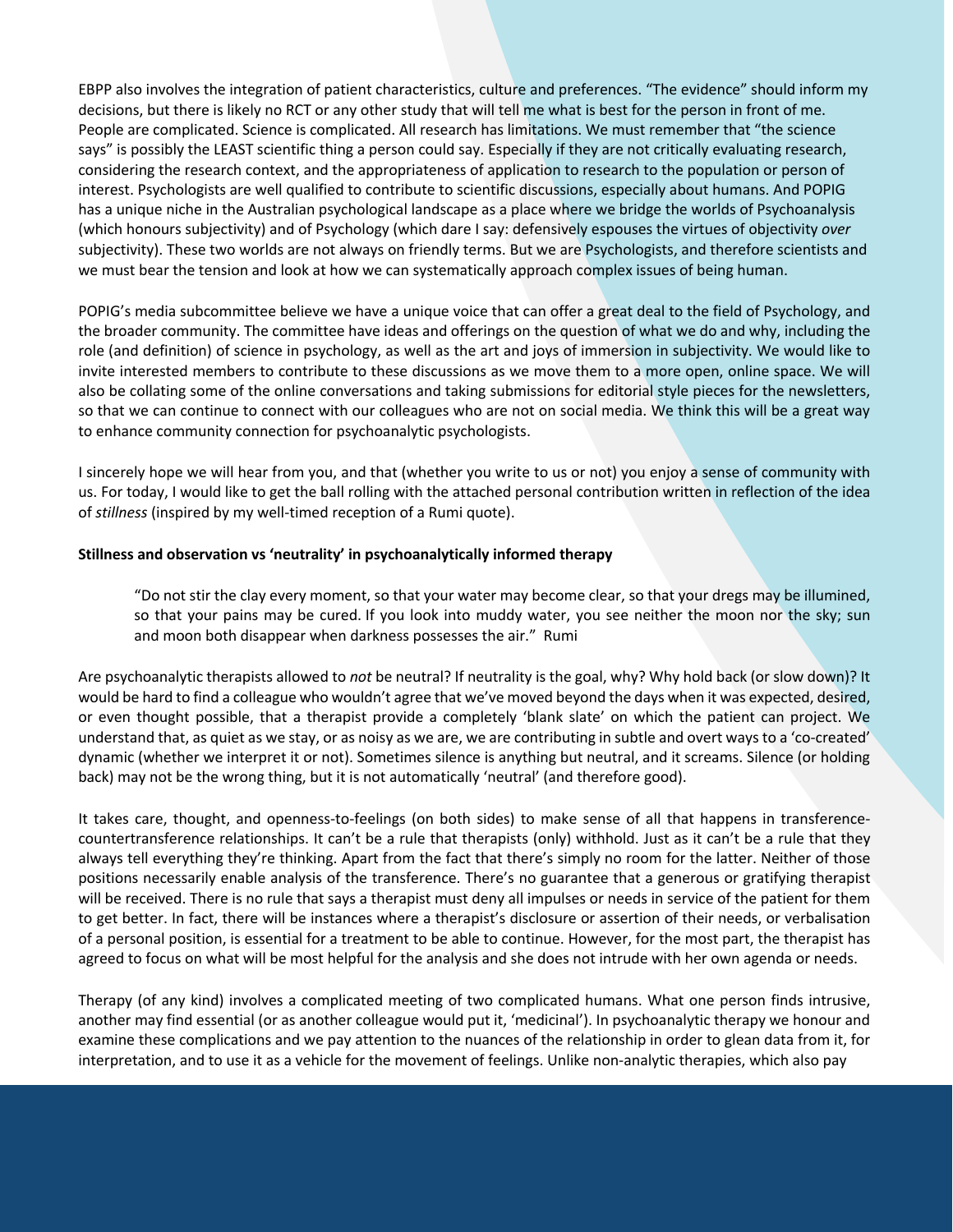attention to the relationship, but often only in the service of the other things they're doing. For instance, how is rapport and alliance going? Do we feel safe enough to do an empty chair exercise? Are you with me here, can I challenge your cognitions now? Maybe you'll do your homework this week if we get along and agree on our goals…

In psychoanalytic therapy do not need to know in advance which patient is the happy receiver of our offerings, and which is the intruded upon one, and plan each move accordingly in advance. We will find out. And it's not (necessarily) our obligation to change our ways in response when we do learn about a patient's wishes (although this might be a question for another day, perhaps see Giac Giacomantonio's paper on Morality, Masochism and the Marketplace for one viewpoint, which has influenced me here). My point, is not so much about whether we act or not, but this: if our aim is to analyse and give space to resolution of transference, then our job is to be still enough to observe and understand. And to honour the feelings there.

It is not always possible to avoid the relational 'muck'. In fact, psychoanalytic therapy provides a unique opportunity to descend into essential mucks, messes and ruptures, the resolution of which (alongside a trusted ally) allows for growth and change. While I think we should try to be as self-aware as possible, we needn't worry for the mere fact that we get caught in 'enactments' of the unconscious. They can be the only way to know it! But ONE reason for space, stillness, and observation, is that (I believe) we need to tread lightly and thoughtfully around our blind spots (our patient's and our own), in order for the precious gems that lay amid the demons and shadows of the unconscious to be illuminated by the light of understanding. I think, if we move too quickly or too often, we miss opportunities to quietly examine what silt or sand may settle around an otherwise 'meaningless' statement or encounter.

My lateness might pass us by with a simple apology, or it might fuel sessions' worth of work about trust, or care, or reliability. If I run late, *and* I'm loud, *and* I'm loose then we may miss the complexity of meaning in the one thing (or the other). Perhaps others are more adept at analysing amid the chaos and for them more activity is less of a problem.

I choose stillness. Although, I am not particularly 'neutral'. A brilliant colleague coined a related term 'spaciousness' (vs neutrality). I wonder if that is the experiential sibling of this (more observational) stillness. Perhaps, we stay still enough to see; and we make space enough to feel? I'll leave it to her to expand on spaciousness, and to contrast and compare with my 'stillness'. For me, it's not about calming the waters in the interest of shutting up or 'overcoming' feelings. Rather, that we should pay exquisite attention to all of the stirrings, however slight. Perhaps this is simply my wishful fantasy, but I think: if we can find meaning in a grain of sand, and life in a trickle of water, perhaps it may be nurtured into a beach or a riverbank and perhaps we can avoid some of the muddy floods. If we may become so sensitive to our feelings that we notice and respect each of the slightest ripples, and respond accordingly, perhaps we need not manage the tsunamis (we could save that for exceptional circumstances).

I should say, I suppose that the feelings awoken in the heat of an activated transference are, truly, exceptional circumstances. We need to make space for floods and tsunamis and look forward to the rejuvenation after the wreckage's are cleared. But we needn't stir the clay constantly. Our humanness stirs enough. Rumi's words couldn't capture this more beautifully.

Written by Elizabeth King, National Convener POPIG